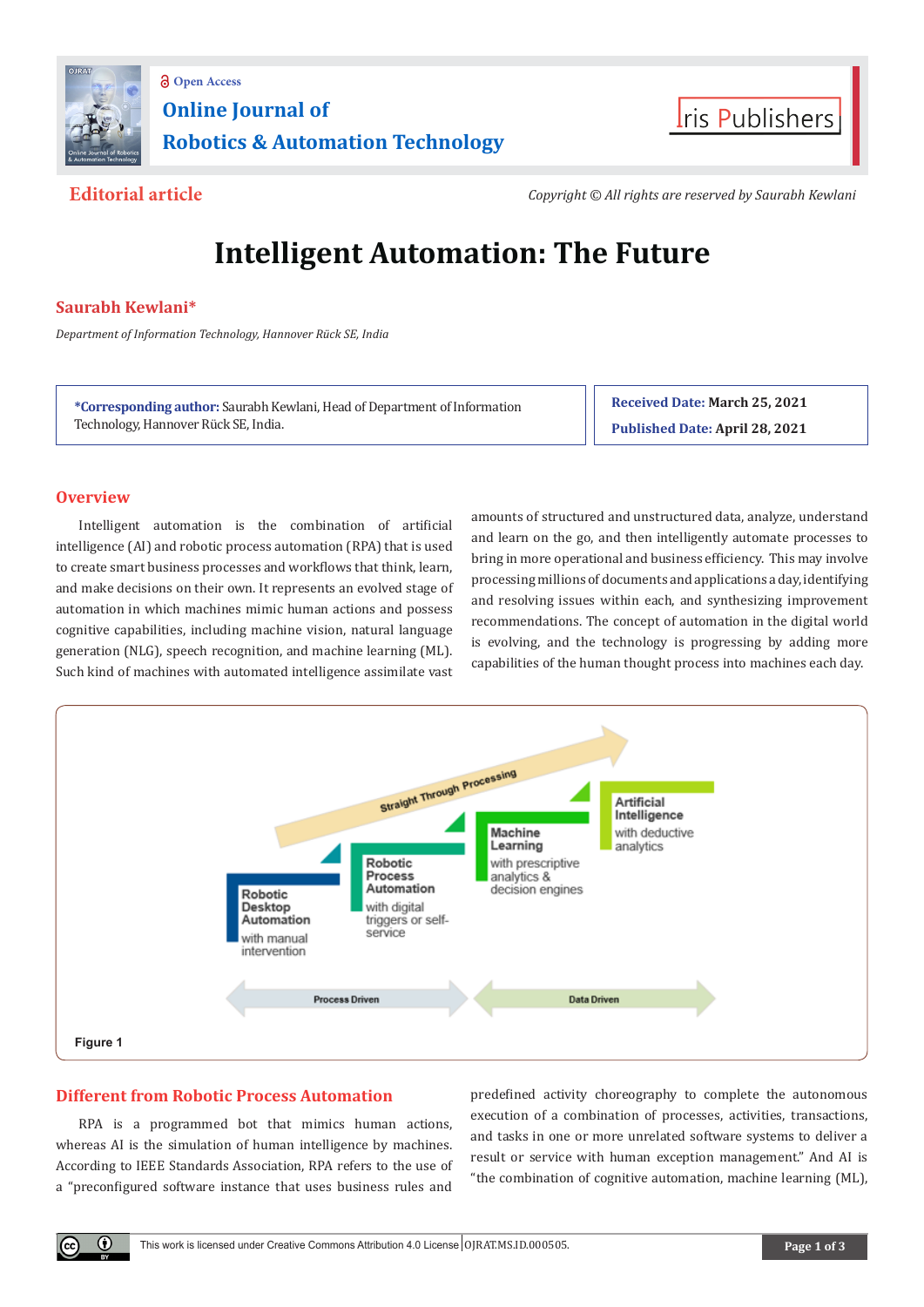reasoning, hypothesis generation and analysis, natural language processing and intentional algorithm mutation producing insights and analytics at or above human capability."

On the most elementary level, RPA is associated with "doing" whereas AI and ML is concerned with "thinking" and "learning" respectively. Intelligent Automation is simply the amalgamation of the above.



#### **The Five Senses of Intelligent Automation**

#### **Robotic Process Automation (RPA)**

A software automation tool that is used by organizations to automate tasks which were previously done by human beings across applications and systems. This helps in saving time and manpower. Daily manual tasks such as information extraction and cleaning through user interfaces that are already there in the system can be automated. The robot is assigned a User ID and it can perform tasks such as accessing and extracting email contents, executing calculations, generating reports and checking files based on predefined conditions.

#### **Workflow processor**

A process-management software system tool that consolidates tasks performed by groups of humans and machines where the human's task is to manage the robot. Using this tool, the users can track the complete end-to-end process in real-time and the software system can look over the handoff between different teams like robots and human users and provide statistical data in case of hold-up.

#### **Machine learning**

Algorithms that can learn from data, derive and identify patterns in structured data though supervised and unsupervised learning techniques and make decisions with minimal human intervention. Supervised algorithms learn from labelled data sets of inputs and outputs and then provide the predictions on the new inputs. Unsupervised algorithms try to learn by extracting features and patterns on its own using un-labelled data. Machine learning and advanced analytics could be a game changer for the

insurance industry as it can help in claims processing, insurance advise, prevent fraud, reduce cost structures and can help in risk management. It can also derive insights from the data which will help the company gain competitive advantage.

#### **Natural-language Generation (NLG)**

A software process that can automatically translate observations from data into a language people use for reading and writing by following rules. As NLG helps us converse with the system that has access to our data, the interaction becomes much more natural. There's a difference between getting a report and having a conversation and NLG helps us fill the gap between those two. Internal and External management reports can be generated automatically by using structured performance data as an input for natural-language.

#### **Cognitive agents**

A powerful agent that can handle time consuming manual tasks and free up human resources to tackle more complex tasks. Cognitive agents are built by combining machine learning and natural-language generation and is capable of mimicking the human brain by using data mining, pattern recognition and Natural Language Processing. It can execute tasks, communicate, learn from data sets and can identify and extract contextual elements. Cognitive agents can be used to support employees and customers over the phone or via chat, such as in employee service centres.

#### **Future Prospects**

Intelligent Automation connects humans, business processes, and technologies to augment business growth, drive revenue, reduce costs, mitigate risk, and deliver an exceptional user